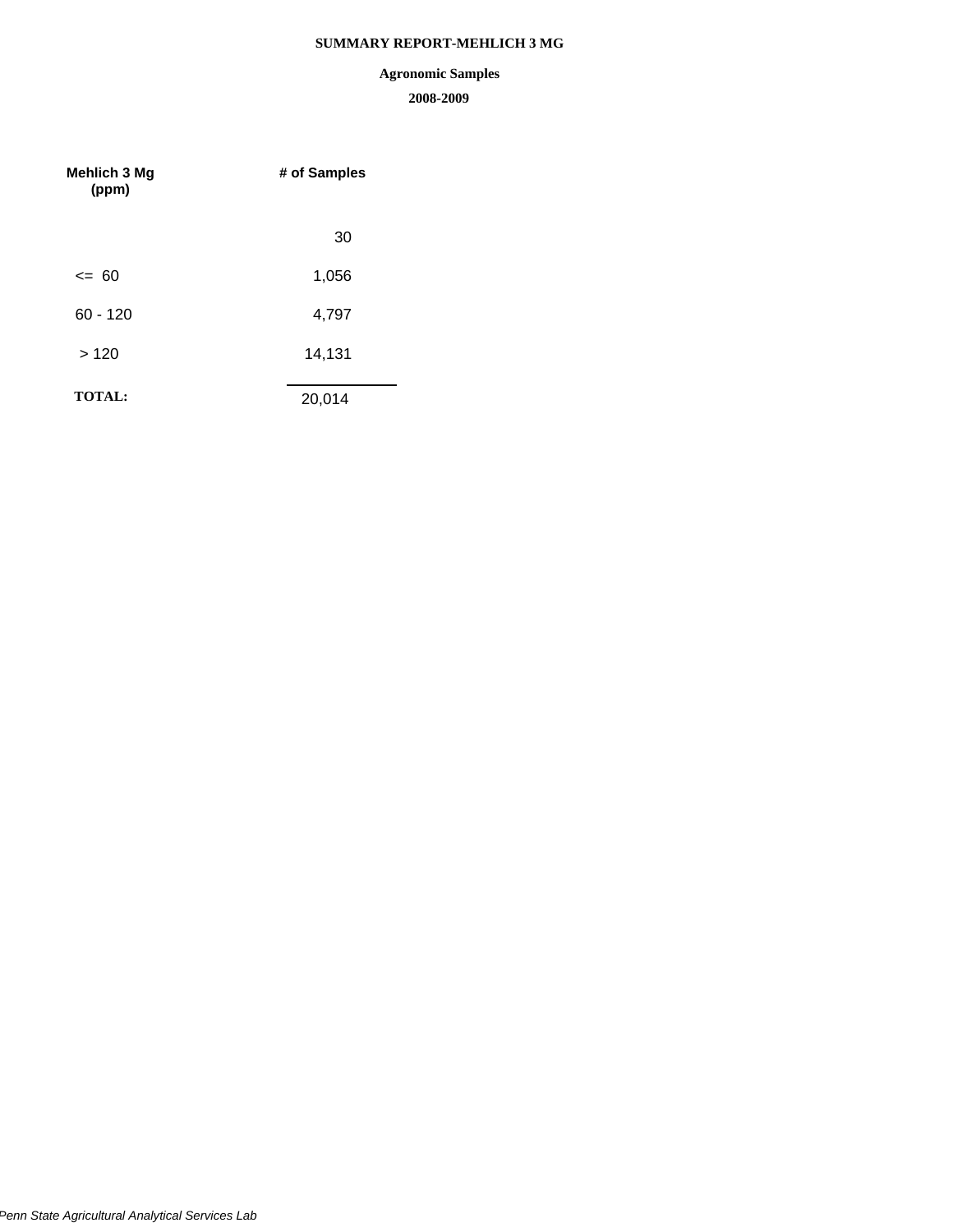## **Agronomic Samples**

| County           | <b>Total Samples</b> |                | Mehlich 3 Mg<br>(ppm) | # of Samples            |
|------------------|----------------------|----------------|-----------------------|-------------------------|
| <b>ADAMS</b>     | 95                   |                |                       |                         |
|                  |                      | $\mathbf 1$    | $= 60$                | 6                       |
|                  |                      | $\overline{2}$ | $60 - 120$            | 13                      |
|                  |                      | 3              | >120                  | 76                      |
| <b>ALLEGHENY</b> | 208                  |                |                       |                         |
|                  |                      | $\mathbf{1}$   | $= 60$                | 14                      |
|                  |                      | $\overline{2}$ | $60 - 120$            | 45                      |
|                  |                      | 3              | >120                  | 149                     |
| <b>ARMSTRONG</b> | 177                  |                |                       |                         |
|                  |                      |                |                       | $\mathbf 5$             |
|                  |                      | $\mathbf{1}$   | $= 60$                | 19                      |
|                  |                      | $\overline{2}$ | $60 - 120$            | 56                      |
|                  |                      | 3              | >120                  | 97                      |
| <b>BEAVER</b>    | 53                   |                |                       |                         |
|                  |                      | $\mathbf 1$    | $= 60$                | $\,6$                   |
|                  |                      | $\overline{2}$ | $60 - 120$            | 15                      |
|                  |                      | 3              | >120                  | 32                      |
| <b>BEDFORD</b>   | 197                  |                |                       |                         |
|                  |                      |                |                       | $\mathbf 1$             |
|                  |                      | $\mathbf{1}$   | $= 60$                | 6                       |
|                  |                      | $\overline{2}$ | $60 - 120$            | 56                      |
|                  |                      |                | 3 > 120               | 134                     |
| <b>BERKS</b>     | 919                  |                |                       |                         |
|                  |                      | $\mathbf{1}$   | $= 60$                | 5                       |
|                  |                      | $\overline{2}$ | $60 - 120$            | 74                      |
|                  |                      | 3              | >120                  | 840                     |
| <b>BLAIR</b>     | 556                  |                |                       |                         |
|                  |                      |                |                       | $\overline{\mathbf{4}}$ |
|                  |                      | $\mathbf{1}$   | $= 60$                | 23                      |
|                  |                      | $\overline{2}$ | $60 - 120$            | 50                      |
|                  |                      | 3              | >120                  | 479                     |
| <b>BRADFORD</b>  | 895                  | 1              | $= 60$                | $\boldsymbol{7}$        |
|                  |                      |                |                       |                         |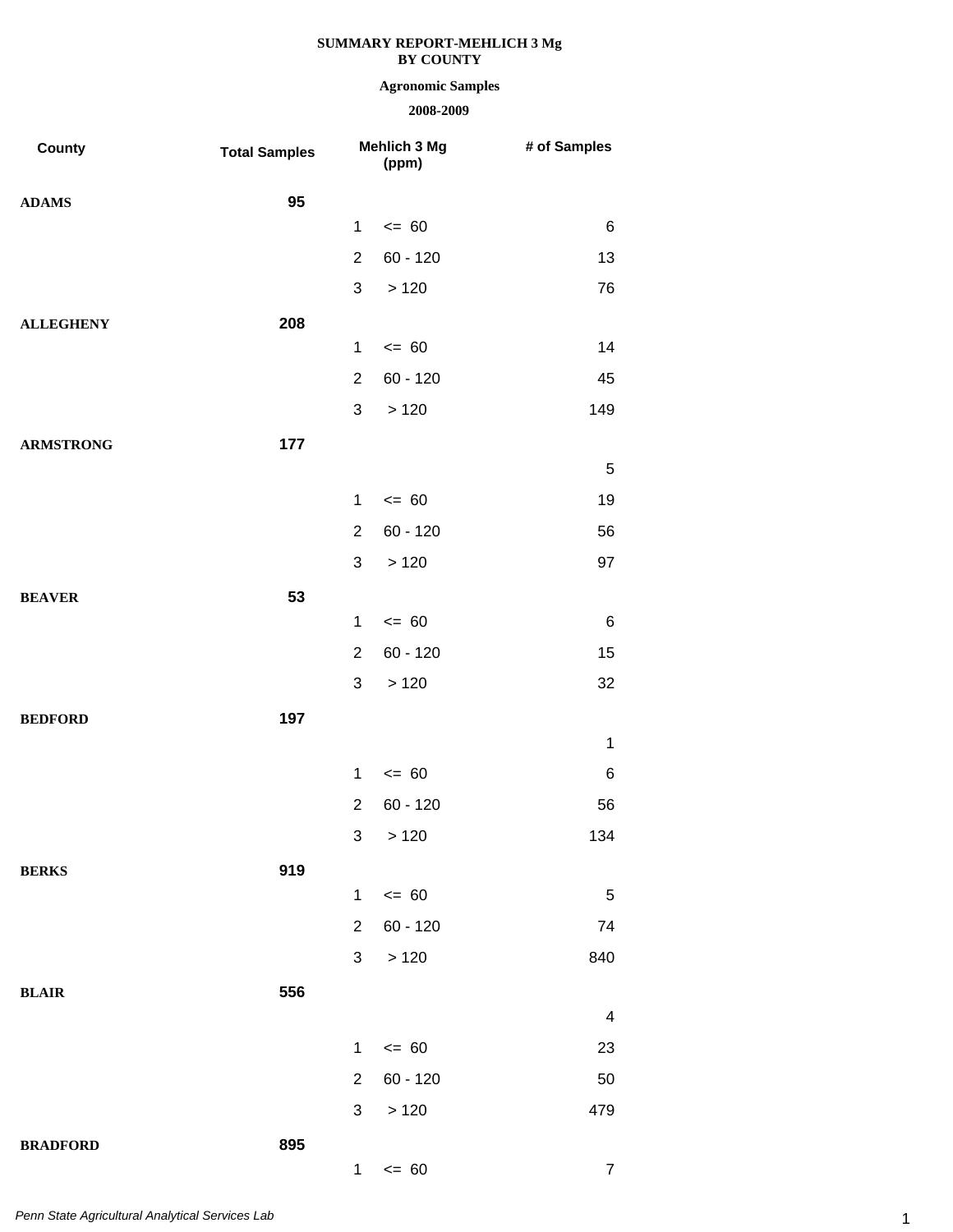# **Agronomic Samples**

| County         | <b>Total Samples</b> | Mehlich 3 Mg<br>(ppm) |            | # of Samples            |
|----------------|----------------------|-----------------------|------------|-------------------------|
|                |                      | $\overline{2}$        | $60 - 120$ | 115                     |
|                |                      | 3                     | >120       | 773                     |
| <b>BUCKS</b>   | 185                  |                       |            |                         |
|                |                      | $\overline{2}$        | $60 - 120$ | 10                      |
|                |                      | $\mathfrak{S}$        | >120       | 175                     |
| <b>BUTLER</b>  | 656                  |                       |            |                         |
|                |                      |                       |            | $\mathbf 1$             |
|                |                      | $\mathbf 1$           | $= 60$     | 93                      |
|                |                      | $\overline{2}$        | $60 - 120$ | 222                     |
|                |                      | 3                     | >120       | 340                     |
| <b>CAMBRIA</b> | 275                  |                       |            |                         |
|                |                      | $\mathbf{1}$          | $= 60$     | $\,6$                   |
|                |                      | $\overline{2}$        | $60 - 120$ | 36                      |
|                |                      | 3                     | >120       | 233                     |
| <b>CAMERON</b> | 23                   |                       |            |                         |
|                |                      | $\mathbf{1}$          | $= 60$     | 13                      |
|                |                      | $\overline{2}$        | $60 - 120$ | 6                       |
|                |                      | 3                     | >120       | $\overline{\mathbf{4}}$ |
| <b>CARBON</b>  | 33                   |                       |            |                         |
|                |                      | $\mathbf{1}$          | $= 60$     | 6                       |
|                |                      | $\overline{2}$        | $60 - 120$ | 8                       |
|                |                      |                       | 3 > 120    | 19                      |
| <b>CENTRE</b>  | 2,519                |                       |            |                         |
|                |                      | $\mathbf{1}$          | $\leq 60$  | 195                     |
|                |                      | $\overline{2}$        | $60 - 120$ | 852                     |
|                |                      | 3                     | >120       | 1,472                   |
| <b>CHESTER</b> | 120                  | $\overline{2}$        | $60 - 120$ |                         |
|                |                      | 3                     |            | 8<br>112                |
|                |                      |                       | >120       |                         |
| <b>CLARION</b> | 217                  | 1                     | $= 60$     | 29                      |
|                |                      | $\overline{2}$        | $60 - 120$ | 101                     |
|                |                      | 3                     | >120       | 87                      |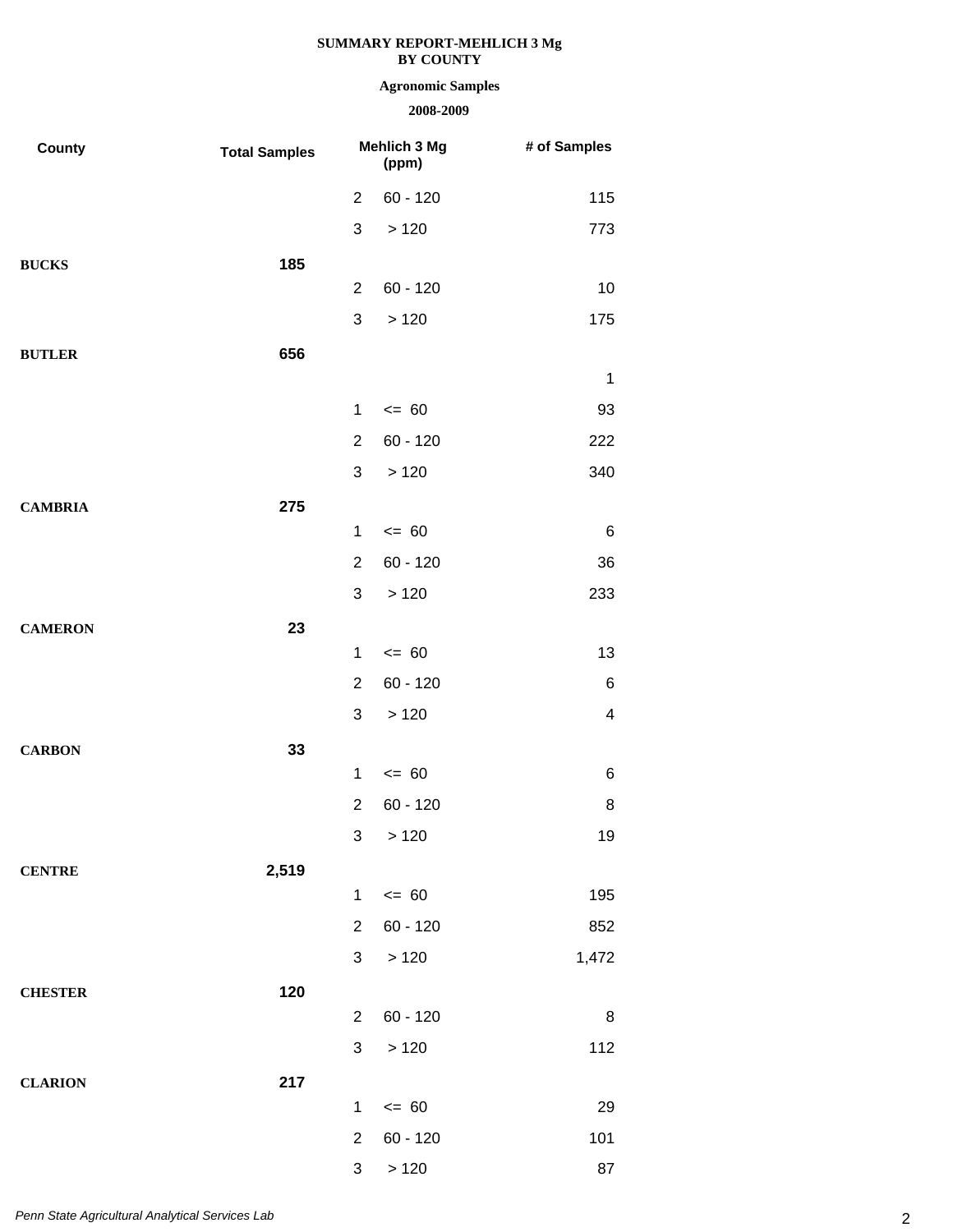## **Agronomic Samples**

| County            | <b>Total Samples</b> |                | Mehlich 3 Mg<br>(ppm) | # of Samples     |
|-------------------|----------------------|----------------|-----------------------|------------------|
| <b>CLEARFIELD</b> | 294                  |                |                       |                  |
|                   |                      |                |                       | 8                |
|                   |                      | $\mathbf{1}$   | $= 60$                | 28               |
|                   |                      | $\overline{2}$ | $60 - 120$            | 97               |
|                   |                      | 3              | >120                  | 161              |
| <b>CLINTON</b>    | 379                  |                |                       |                  |
|                   |                      | $\mathbf{1}$   | $= 60$                | 16               |
|                   |                      | $\overline{2}$ | $60 - 120$            | 51               |
|                   |                      | 3              | >120                  | 312              |
| <b>COLUMBIA</b>   | 350                  |                |                       |                  |
|                   |                      | $\mathbf{1}$   | $= 60$                | 17               |
|                   |                      | $\overline{2}$ | $60 - 120$            | 134              |
|                   |                      | 3              | >120                  | 199              |
| <b>CRAWFORD</b>   | 482                  |                |                       |                  |
|                   |                      | $\mathbf{1}$   | $= 60$                | 21               |
|                   |                      | $\overline{2}$ | $60 - 120$            | 132              |
|                   |                      | 3              | >120                  | 329              |
| <b>CUMBERLAND</b> | 302                  |                |                       |                  |
|                   |                      | $\mathbf 1$    | $= 60$                | $\boldsymbol{2}$ |
|                   |                      | $\overline{2}$ | $60 - 120$            | 26               |
|                   |                      | 3              | >120                  | 274              |
| <b>DAUPHIN</b>    | 452                  |                |                       |                  |
|                   |                      | $\mathbf{1}$   | $\leq$ 60             | 41               |
|                   |                      | $\overline{2}$ | $60 - 120$            | 167              |
|                   |                      | 3              | >120                  | 244              |
| <b>DELAWARE</b>   | 250                  |                |                       |                  |
|                   |                      | $\mathbf{1}$   | $\leq$ 60             | $\mathbf 1$      |
|                   |                      | $\overline{2}$ | $60 - 120$            | 11               |
|                   |                      | 3              | >120                  | 238              |
| ${\bf ELK}$       | 58                   |                |                       |                  |
|                   |                      | $\mathbf{1}$   | $= 60$                | 14               |
|                   |                      | $\overline{2}$ | $60 - 120$            | 22               |
|                   |                      | 3              | >120                  | 22               |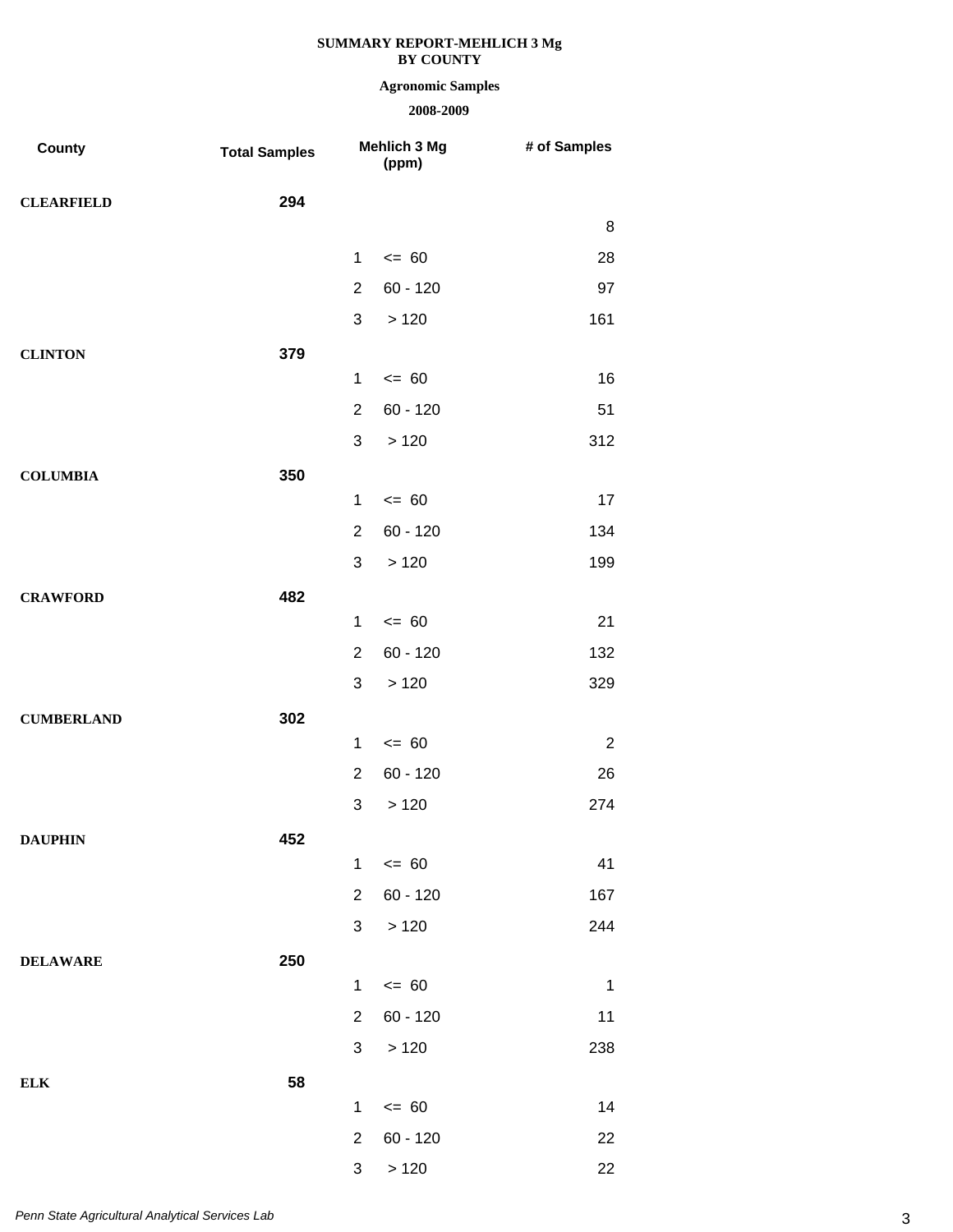# **Agronomic Samples**

| County            | <b>Total Samples</b> |                | Mehlich 3 Mg<br>(ppm) | # of Samples |
|-------------------|----------------------|----------------|-----------------------|--------------|
| <b>ERIE</b>       | 215                  |                |                       |              |
|                   |                      | $\mathbf 1$    | $\leq 60$             | 10           |
|                   |                      | $\overline{2}$ | $60 - 120$            | 55           |
|                   |                      | 3              | >120                  | 150          |
| <b>FAYETTE</b>    | 216                  |                |                       |              |
|                   |                      |                |                       | 6            |
|                   |                      | $\mathbf{1}$   | $= 60$                | 12           |
|                   |                      | $\overline{2}$ | $60 - 120$            | 42           |
|                   |                      | 3              | >120                  | 156          |
| <b>FOREST</b>     | 25                   |                |                       |              |
|                   |                      | $\mathbf{1}$   | $= 60$                | 14           |
|                   |                      | $\overline{2}$ | $60 - 120$            | 9            |
|                   |                      | $\sqrt{3}$     | >120                  | $\sqrt{2}$   |
| <b>FRANKLIN</b>   | 197                  |                |                       |              |
|                   |                      | $\overline{2}$ | $60 - 120$            | 33           |
|                   |                      | $\sqrt{3}$     | >120                  | 164          |
| <b>FULTON</b>     | 152                  |                |                       |              |
|                   |                      | $\mathbf 1$    | $= 60$                | 5            |
|                   |                      | $\overline{2}$ | $60 - 120$            | 49           |
|                   |                      | 3              | >120                  | 98           |
| <b>GREENE</b>     | 59                   |                |                       |              |
|                   |                      |                | $2 60 - 120$          | 14           |
|                   |                      | 3              | >120                  | 45           |
| <b>HUNTINGDON</b> | 208                  | $\mathbf 1$    | $\leq$ 60             | $9\,$        |
|                   |                      | $\overline{2}$ |                       |              |
|                   |                      |                | $60 - 120$            | 39           |
|                   |                      | $\mathbf{3}$   | >120                  | 160          |
| <b>INDIANA</b>    | 316                  | $\mathbf{1}$   | $= 60$                | 18           |
|                   |                      | $\overline{2}$ | $60 - 120$            | 91           |
|                   |                      | 3              | >120                  | 207          |
|                   |                      |                |                       |              |
| <b>JEFFERSON</b>  | 239                  | $\mathbf{1}$   | $= 60$                | 19           |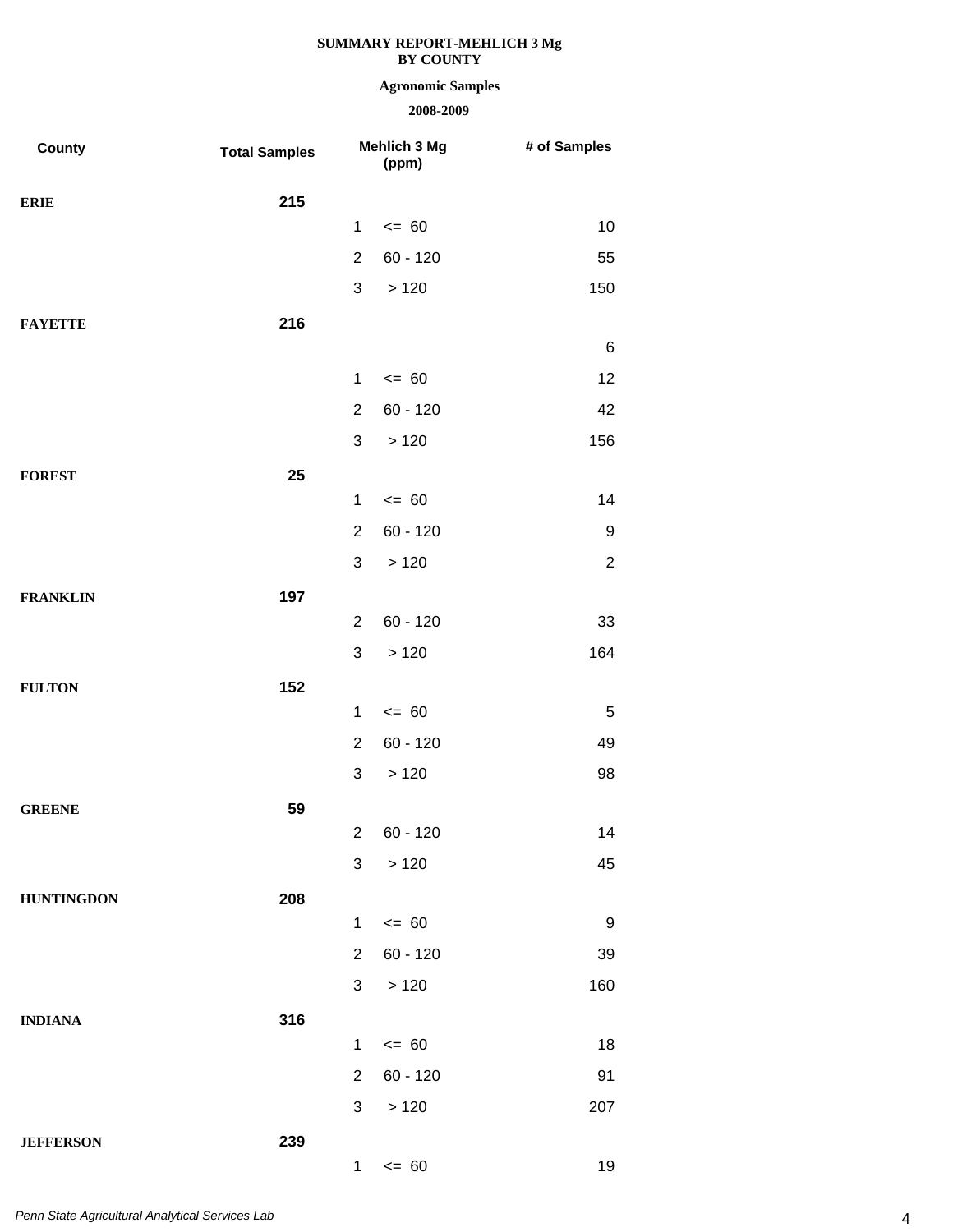## **Agronomic Samples**

| County            | <b>Total Samples</b> | Mehlich 3 Mg<br>(ppm) |            | # of Samples   |
|-------------------|----------------------|-----------------------|------------|----------------|
|                   |                      | $\overline{2}$        | $60 - 120$ | 94             |
|                   |                      | 3                     | >120       | 126            |
| <b>JUNIATA</b>    | 270                  |                       |            |                |
|                   |                      | $\mathbf{1}$          | $= 60$     | $\overline{5}$ |
|                   |                      | $\overline{2}$        | $60 - 120$ | 75             |
|                   |                      | 3                     | >120       | 190            |
| <b>LACKAWANNA</b> | 268                  |                       |            |                |
|                   |                      | $\mathbf{1}$          | $= 60$     | 22             |
|                   |                      | $\overline{2}$        | $60 - 120$ | 138            |
|                   |                      | 3                     | >120       | 108            |
| <b>LANCASTER</b>  | 330                  |                       |            |                |
|                   |                      | $\mathbf{1}$          | $= 60$     | 10             |
|                   |                      | $\overline{2}$        | $60 - 120$ | 31             |
|                   |                      | 3                     | >120       | 289            |
| <b>LAWRENCE</b>   | 300                  |                       |            |                |
|                   |                      | $\mathbf{1}$          | $= 60$     | 31             |
|                   |                      | $\overline{2}$        | $60 - 120$ | 92             |
|                   |                      | 3                     | >120       | 177            |
| <b>LEBANON</b>    | 435                  |                       |            |                |
|                   |                      | $\mathbf{1}$          | $= 60$     | 3              |
|                   |                      | $\overline{2}$        | $60 - 120$ | 19             |
|                   |                      | 3 <sup>1</sup>        | >120       | 413            |
| <b>LEHIGH</b>     | 130                  |                       |            |                |
|                   |                      | $\mathbf{1}$          | $= 60$     | $\sqrt{5}$     |
|                   |                      | $\overline{2}$        | $60 - 120$ | 11             |
|                   |                      | 3 <sup>1</sup>        | >120       | 114            |
| <b>LUZERENE</b>   | $\mathbf{3}$         | $\mathbf 1$           | $\leq$ 60  | $\mathbf 1$    |
|                   |                      | $\overline{2}$        | $60 - 120$ | $\mathbf 1$    |
|                   |                      | $\mathbf{3}$          |            |                |
|                   |                      |                       | >120       | $\mathbf 1$    |
| <b>LUZERNE</b>    | 144                  | $\mathbf{1}$          | $\leq$ 60  | 21             |
|                   |                      | $\overline{2}$        | $60 - 120$ | 46             |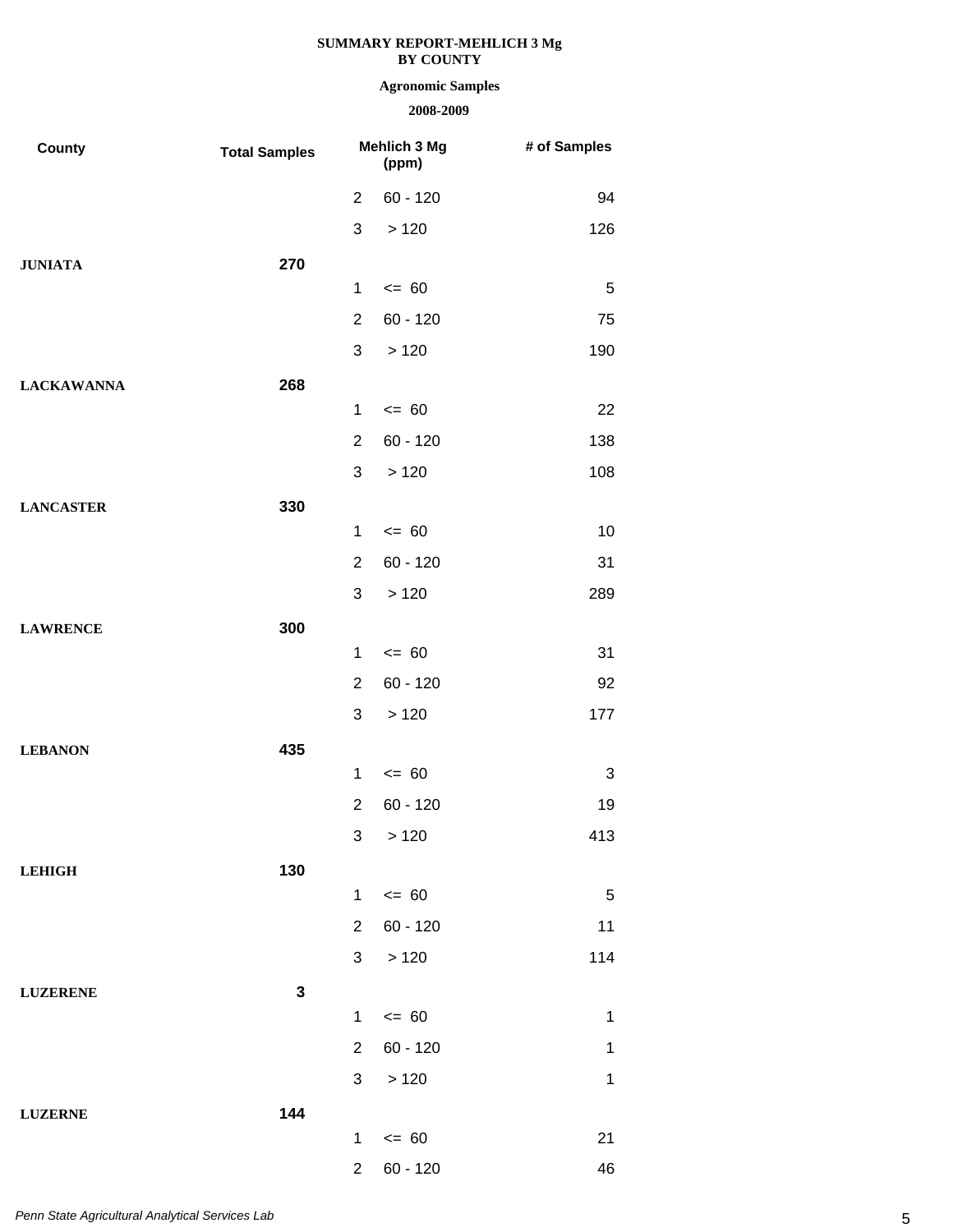# **Agronomic Samples**

## **2008-2009**

| County            | <b>Total Samples</b> |                | <b>Mehlich 3 Mg</b><br>(ppm) | # of Samples   |
|-------------------|----------------------|----------------|------------------------------|----------------|
|                   |                      | 3              | >120                         | $77 \,$        |
| <b>LUZRENE</b>    | $\mathbf 1$          |                |                              |                |
|                   |                      | $\mathbf{1}$   | $= 60$                       | $\mathbf{1}$   |
| <b>LYCOMING</b>   | 402                  |                |                              |                |
|                   |                      | $\mathbf{1}$   | $= 60$                       | 27             |
|                   |                      | $\overline{2}$ | $60 - 120$                   | 135            |
|                   |                      | 3              | >120                         | 240            |
| <b>MCKEAN</b>     | 23                   | $\mathbf 1$    | $= 60$                       | 5              |
|                   |                      | $\overline{2}$ | $60 - 120$                   | 12             |
|                   |                      | 3              | >120                         | $\,6$          |
|                   |                      |                |                              |                |
| <b>MERCER</b>     | 418                  | $\mathbf 1$    | $= 60$                       | 51             |
|                   |                      | $\overline{2}$ | $60 - 120$                   | 98             |
|                   |                      | 3              | >120                         | 269            |
| <b>MIFFLIN</b>    | 46                   |                |                              |                |
|                   |                      |                |                              | $\mathbf{1}$   |
|                   |                      | $\mathbf{1}$   | $= 60$                       | $\mathbf 1$    |
|                   |                      | $\overline{2}$ | $60 - 120$                   | 12             |
|                   |                      | 3              | >120                         | 32             |
| <b>MONROE</b>     | 55                   |                |                              |                |
|                   |                      |                | $1 \le 60$                   | $\overline{7}$ |
|                   |                      | $\overline{2}$ | $60 - 120$                   | 12             |
|                   |                      | 3              | >120                         | 36             |
| <b>MONTGOMERY</b> | 294                  |                |                              |                |
|                   |                      | $\mathbf{1}$   | $\leq$ 60                    | $\overline{7}$ |
|                   |                      | 2 <sup>1</sup> | $60 - 120$                   | 65             |
|                   |                      | 3 <sup>1</sup> | >120                         | 222            |
| <b>MONTOUR</b>    | 131                  |                |                              |                |
|                   |                      | $\mathbf{1}$   | $\leq$ 60                    | $\mathbf{3}$   |
|                   |                      | $\overline{2}$ | $60 - 120$                   | 71             |
|                   |                      | $\mathbf{3}$   | >120                         | 57             |

**NORTHAMPTON 138**

6 *Penn State Agricultural Analytical Services Lab*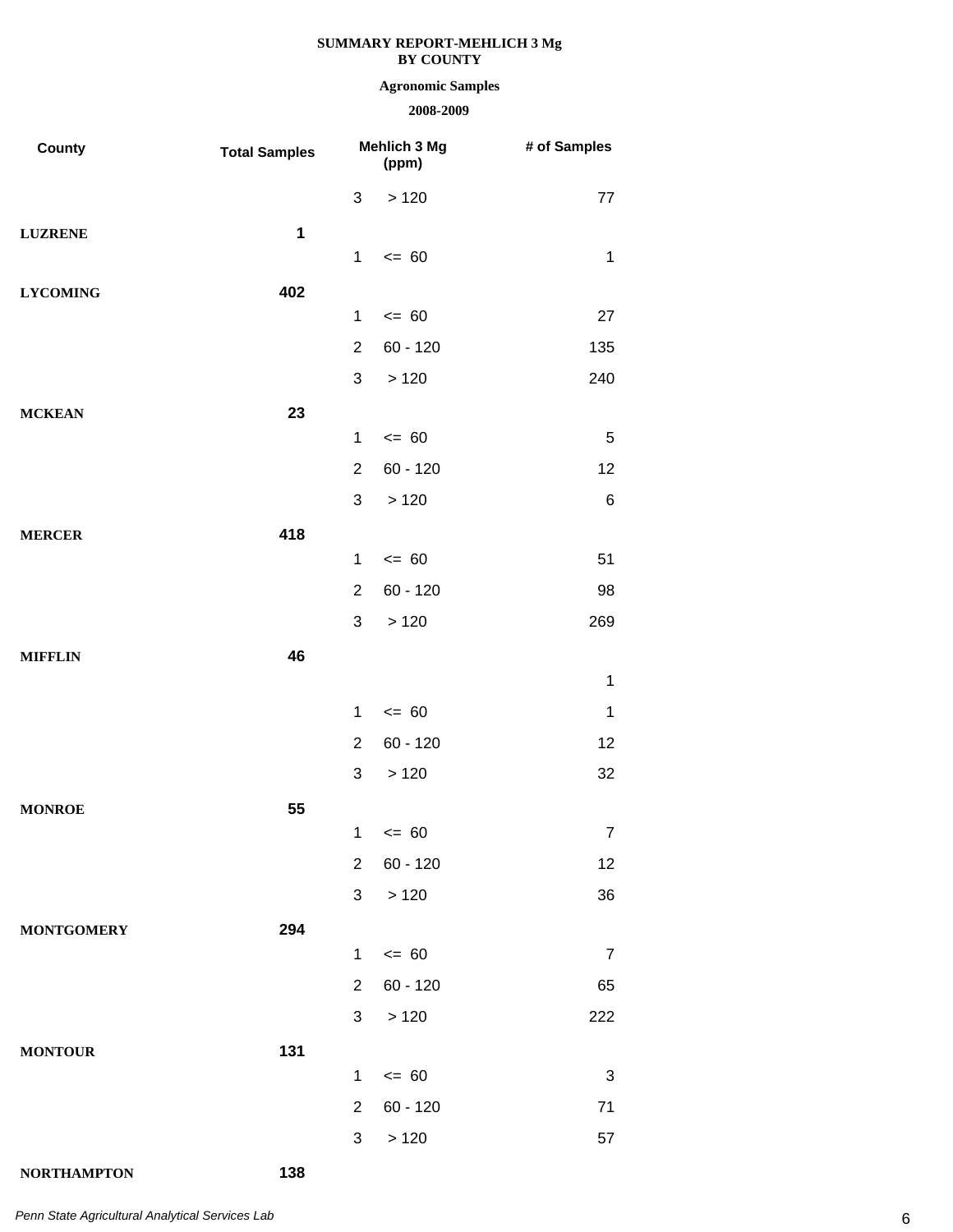# **Agronomic Samples**

| County                | <b>Total Samples</b> | Mehlich 3 Mg<br>(ppm) |            | # of Samples   |
|-----------------------|----------------------|-----------------------|------------|----------------|
|                       |                      | 1                     | $= 60$     | 3              |
|                       |                      | $\overline{2}$        | $60 - 120$ | 38             |
|                       |                      | 3                     | >120       | 97             |
| <b>NORTHUMBERLAND</b> | 611                  |                       |            |                |
|                       |                      | $\mathbf{1}$          | $= 60$     | 29             |
|                       |                      | $\overline{2}$        | $60 - 120$ | 304            |
|                       |                      | 3                     | >120       | 278            |
| <b>PERRY</b>          | 825                  |                       |            |                |
|                       |                      | $\mathbf{1}$          | $= 60$     | $\sqrt{5}$     |
|                       |                      | $\overline{2}$        | $60 - 120$ | 91             |
|                       |                      | 3                     | >120       | 729            |
| <b>PHILADELPHIA</b>   | 12                   |                       |            |                |
|                       |                      | $\mathbf{1}$          | $= 60$     | $\sqrt{2}$     |
|                       |                      | $\overline{2}$        | $60 - 120$ | $\sqrt{3}$     |
|                       |                      | 3                     | >120       | $\overline{7}$ |
| <b>PIKE</b>           | 15                   |                       |            |                |
|                       |                      | $\mathbf{1}$          | $= 60$     | 6              |
|                       |                      | $\overline{2}$        | $60 - 120$ | 4              |
|                       |                      | 3                     | >120       | $\sqrt{5}$     |
| <b>POTTER</b>         | 158                  |                       |            |                |
|                       |                      | 1                     | $= 60$     | 8              |
|                       |                      | $\overline{2}$        | $60 - 120$ | 13             |
|                       |                      | $\mathbf{3}$          | >120       | 137            |
| <b>SCHUYLKILL</b>     | 230                  |                       |            |                |
|                       |                      | $\mathbf{1}$          | $\leq 60$  | 14             |
|                       |                      | $\overline{2}$        | $60 - 120$ | $90\,$         |
|                       |                      | 3 <sup>1</sup>        | >120       | 126            |
| <b>SNYDER</b>         | 191                  |                       |            |                |
|                       |                      |                       |            | $\overline{c}$ |
|                       |                      | $\mathbf 1$           | $= 60$     | $\sqrt{3}$     |
|                       |                      | $\overline{2}$        | $60 - 120$ | 57             |
|                       |                      | 3                     | >120       | 129            |
| <b>SOMERSET</b>       | 351                  |                       |            |                |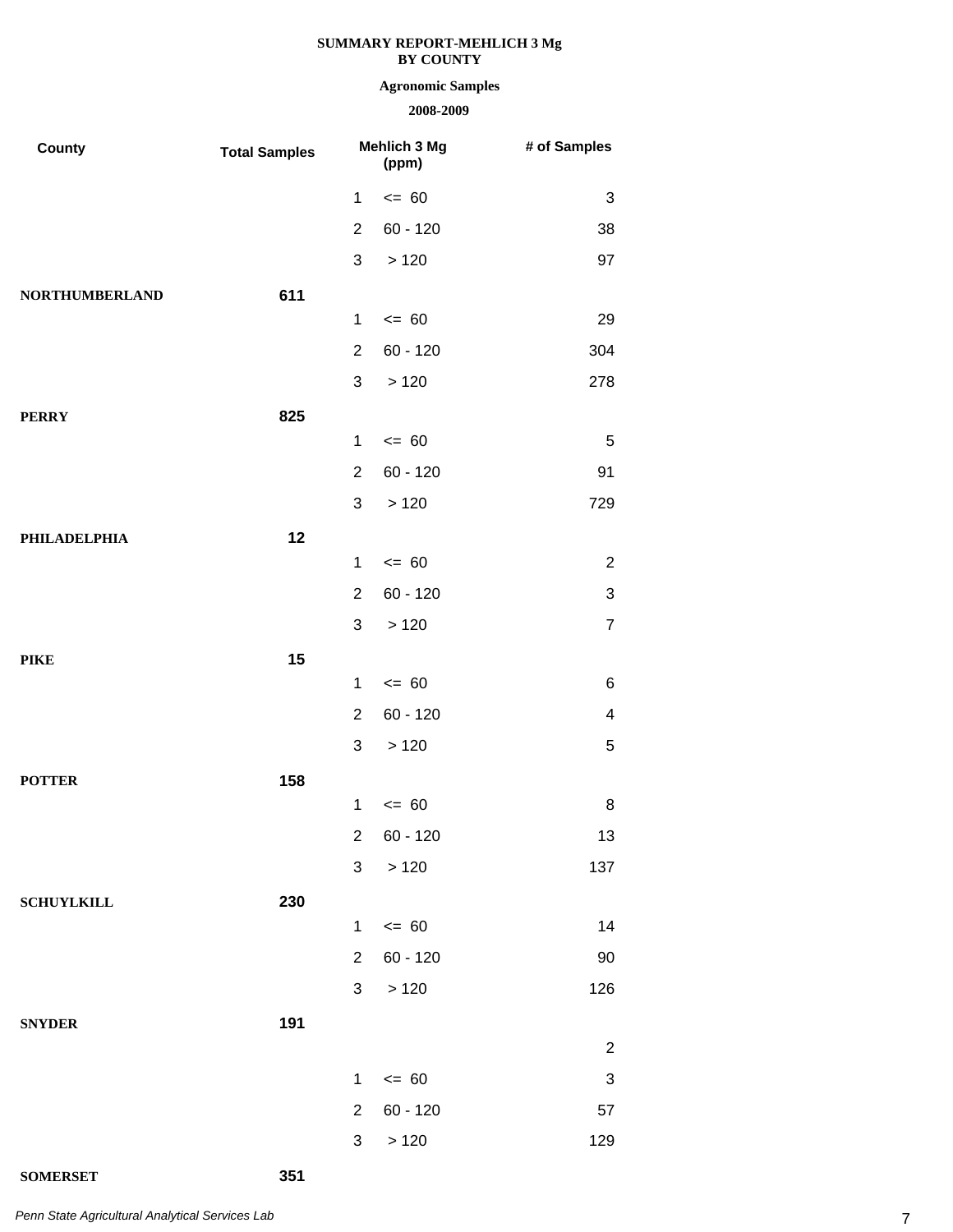# **Agronomic Samples**

| County             | <b>Total Samples</b> | Mehlich 3 Mg<br>(ppm) |            | # of Samples |
|--------------------|----------------------|-----------------------|------------|--------------|
|                    |                      | $\mathbf{1}$          | $= 60$     | 18           |
|                    |                      | $\overline{2}$        | $60 - 120$ | 111          |
|                    |                      | 3                     | >120       | 222          |
| <b>SULLIVAN</b>    | 90                   |                       |            |              |
|                    |                      | $\mathbf{1}$          | $= 60$     | 8            |
|                    |                      | $\overline{2}$        | $60 - 120$ | 30           |
|                    |                      | 3                     | >120       | 52           |
| <b>SUSQUEHANNA</b> | 318                  |                       |            |              |
|                    |                      | $\mathbf{1}$          | $= 60$     | 20           |
|                    |                      | $\overline{2}$        | $60 - 120$ | 39           |
|                    |                      | 3                     | >120       | 259          |
| <b>TIOGA</b>       | 590                  |                       |            |              |
|                    |                      | $\mathbf{1}$          | $= 60$     | $\,6$        |
|                    |                      | $\overline{2}$        | $60 - 120$ | $77$         |
|                    |                      | 3                     | >120       | 507          |
| <b>UNION</b>       | 305                  |                       |            |              |
|                    |                      | $\mathbf{1}$          | $= 60$     | $\,6$        |
|                    |                      | $\overline{2}$        | $60 - 120$ | 103          |
|                    |                      | 3                     | >120       | 196          |
| <b>VENANGO</b>     | 60                   |                       |            |              |
|                    |                      | $\mathbf 1$           | $= 60$     | 10           |
|                    |                      |                       | 2 60 - 120 | 21           |
|                    |                      | 3                     | >120       | 29           |
| <b>WARREN</b>      | 105                  |                       |            |              |
|                    |                      | $\mathbf 1$           | $\leq$ 60  | $\sqrt{3}$   |
|                    |                      | $\overline{2}$        | $60 - 120$ | 17           |
|                    |                      | 3 <sup>1</sup>        | $>120$     | 85           |
| <b>WASHINGTON</b>  | 301                  |                       |            |              |
|                    |                      | $\mathbf{1}$          | $= 60$     | 8            |
|                    |                      | $\overline{2}$        | $60 - 120$ | 35           |
|                    |                      | 3                     | >120       | 258          |
| <b>WAYNE</b>       | 87                   |                       |            |              |
|                    |                      | 1                     | $\leq$ 60  | 11           |